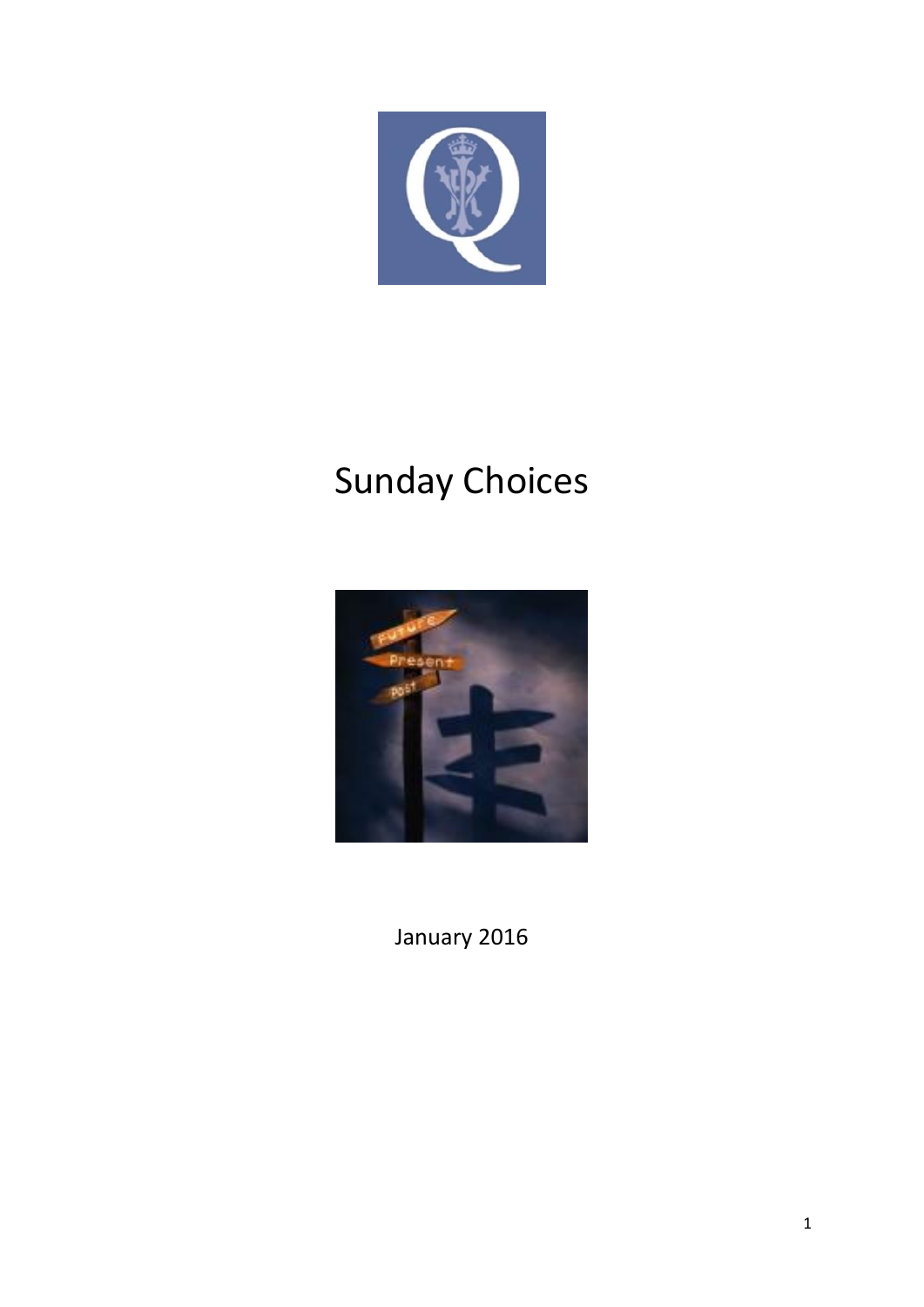#### **Project Title: Sunday Choices**

**Keywords: Police custody healthcare; Duration of project: 12 weeks. Date of submission: 29th January 2016. Project Lead: Jess Davidson Project Team: Nicola McCloskey**

**Contact details: [Jessica.davidson@nhslothian.scot.nhs.uk](mailto:Jessica.davidson@nhslothian.scot.nhs.uk)**

| Worker                 | <b>Work Contact Number</b> | <b>Email Address</b>    |
|------------------------|----------------------------|-------------------------|
| Joan Alexander         |                            | jalexander@sacro.org.uk |
| Laura Willet           | 07584505772                | lwillet@sacro.org.uk    |
| Lisa McEwan            | 07814987656                | Imcewan@sacro.org.uk    |
| Nicola McCloskey       | 07584505773                | nmccloskey@sacro.org.uk |
| Rhona Innes            | 07772652645                | rinnes@sacro.org.uk     |
| <b>Becky Whittaker</b> |                            | rwhittaker@sacro.org.uk |
| Ross Buchanan          | 07772653757                | rbuchanan@sacro.org.uk  |

#### **1. Summary Abstract.**

Sunday Choices is a project funded by QNIS in their Catalysts for Change Programme for 2015/6. The key points are that people detained in police custody in Edinburgh have complex health care needs that are largely unmet by mainstream medical and nursing services due to the difficulties men and women involved in the Criminal Justice system face trying to express themselves and engage with services. This can be due to personal psychological difficulties regarding dignity and self-esteem whilst in the throes of addiction and poverty, leading to behaviour out-with the norm expected in healthcare settings. Being in Police custody in Edinburgh gives people access to nursing care 24/7 and after two or three days receiving that care and treatment whilst being detained highlighted that there was a significant minority of people who, on a Sunday, wanted to engage with treatment programmes. Onward referral has been an obstacle for the nursing staff in this setting, so a bespoke outreach service called Sunday Choices was created in partnership with Sacro, a dedicated CJS service in order to facilitate low threshold engagement and support into the help and care that patients in custody require.

#### **2. Why are we doing this?**

The aim of the project was for Sacro to provide outreach to persons within Police Scotland custody at the main custody suite within the City of Edinburgh, St Leonards. It was identified that after being in custody for a period of time, this counted as a "teachable moment" and the detainee was more receptive to help and assistance. By engaging with these people, guiding them into health and wellbeing services it is anticipated that it would be a diversion from the Criminal Justice System.

If somebody is detained in Police custody on a Friday, they will be in cell accommodation until Monday morning when the Courts are open for business once again, called the next lawful day. (Bond et al 2007)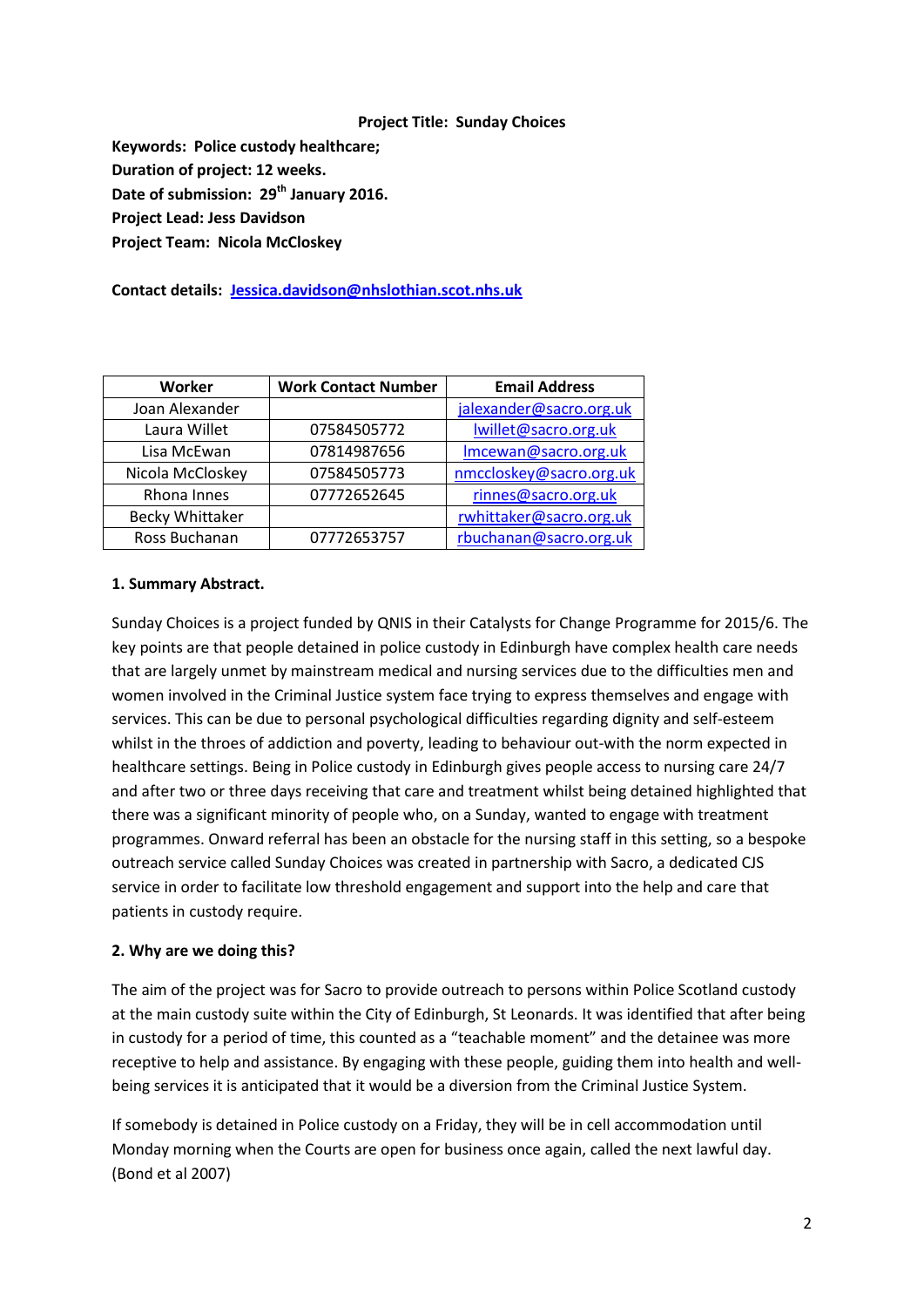During this time, people will have received treatment from the nursing team for prevention of withdrawals from alcohol, opiates and benzodiazepines in particular, and management and exploration of other chronic and acute presentations will have been attended to. (Elvins et al 2012)

On arrival, a majority of people are heavily under the influence of substances , this can lead to all sorts of extremes of behaviour. However, it has been noted by nursing staff that over the course of the weekend, as a person effectively 'detoxes' they have an opportunity to feel a bit better, or a bit less toxic, and could be ready to engage meaningfully with a service like Sacro. (de Viggiani et al 2010)

Sacro was identified by the project lead as the agency of choice to co- work with on this project. She felt that the patients were not motivated or confident enough to engage directly with statutory health services, as often, the conditions of engagement were too difficult for this clientele to manage and be successful with due to the social difficulties that they have experienced and the behaviours that it causes when trying to communicate with people that they see as authority figures. Rather than setting people up to fail, or feeling let down by agencies, working with SACRO could bridge that gap, work on the self-esteem and dignity of the person and empower them to make the changes that they needed to achieve a safer and happier life. (Condon et al 2007, Davidson 2015)

The problem was that agencies tend not to work 'out of hours' at weekends, and this is a missed opportunity for the helping agencies and the individual who is ready to start to change their life.

The Sunday Choices project gave people the opportunity for men and women in custody to talk to a worker from Sacro on a Sunday afternoon and to on-going support in the community.

This can help address health inequalities by helping people with some of their problems which are not 'medical' , such as housing or reoffending for example- which DOES lead to poor health outcomes. (Graham 2007, Harris 2007).

# **Background**

The South East Scotland Custody Healthcare and Forensic Examination Service (NHS Lothian) and Sacro are going to offer men and women in police custody in Edinburgh a structured, fit for purpose referral to services designed for men and women involved in the Criminal Justice System.

# **3. Where are we going to do it?**

We organised a working timetable on Sunday afternoons in St Leonard's Police Station in the custody suite, where workers from Sacro would be placed alongside Clinical Forensic Nurses (CFNs).

St Leonard's is the capital city's custody area and has capacity for up to 48 men and women at one time. It holds the distinction of being the busiest processing centre for detainees in Scotland. In 2015, there were over 26,000 men and women coming into this custody area alone.

There is a dedicated nursing team who run a nurse led service on site who respond to the healthcare needs of all the detainees in custody. (Edinburgh Evening News 2015)

People who are detained in police custody often have multiple health and social needs such as drug and alcohol problems, mental health problems, poor dentition, early onset respiratory disorders,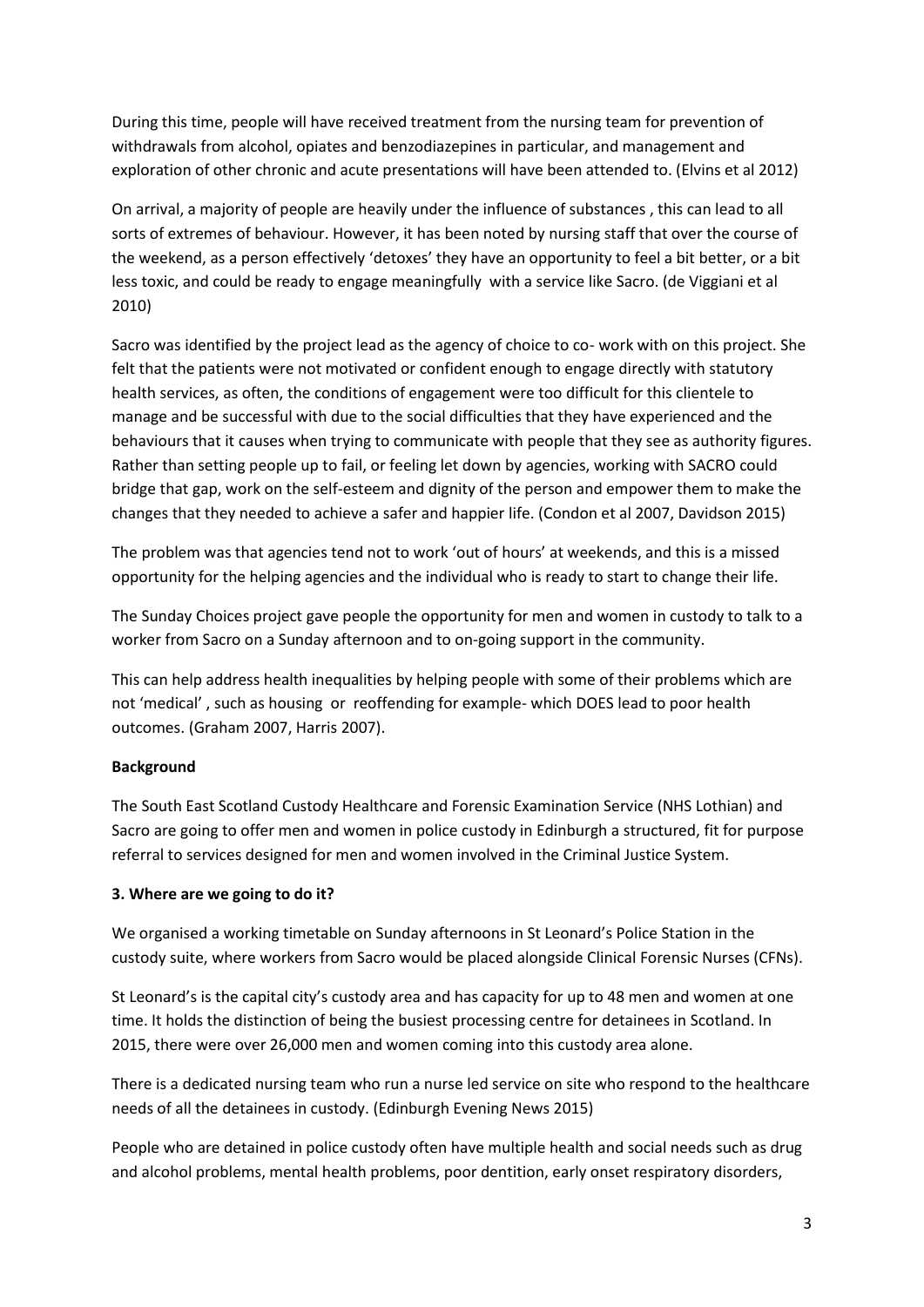blood borne viruses and are often presenting in crisis. (Payne James et al 2010; NHS Education for Scotland 2014)

Added to this, a lot of these care needs are unmet due to being disenfranchised and marginalized in society. Many detainees have a poor perception of authority and a history of poor engagement with services such as GPs, hospitals, social services and other supporting agencies. (Scottish Government 2012a)

# **Who are you doing it with?**

NHS Lothian's Custody Healthcare and Forensic Examination team in conjunction with Sacro, with support from the Police Service of Scotland.

# **How are you going to do this?**

Four existing members of Sacro staff volunteered to staff the Sunday Choices pilot. They visited the custody suite in pairs every Sunday afternoon for the duration of twelve weeks. NHS Custody staff identified individuals who may be appropriate for the intervention. These individuals were then asked if they wanted to speak with Sunday Choices staff and if they were agreeable the meeting took place within the medical room. A member of the custody team supervised the meeting as part of risk management. As this was a brief intervention meeting were kept to about 15 minutes per person

# **Rationale for carrying out the project?**

The rationale for carrying out this project was to continue the work that we have started as a nursing led service to tackle the health inequalities of this disenfranchised group. Our patients had often been seen as difficult, unpopular, undeserving of healthcare. People coming to Police custody arrive into an environmentally punitive setting. They may well have committed a crime, and this is for the courts to decide. Meanwhile, there is an opportunity to identify healthcare needs of detainees and perform interventions. (Scottish Government 2012b)

During the last four years, custody health care in South East of Scotland has been transformed from a reactive medical model to a proactive, on site nursing led model. During this time, nurses have been educated in forensic examination, nurse prescribing and instigated local treatment policies based on the governance of NHS Lothian and best possible evidence to change to focus of care from a paternalistic to a person centred model. (Baksheev et al 2010)

It has been full of challenges to educate other services that people who come into custody are now NHS patients as well, and have the same rights to access of healthcare as any other person. In a service user study of people with mental health problems in custody- who have not committed a crime- it became apparent that detainees received a different response and service to other members of the public. This affected the patient in such a way as to perceive a lack of kindness and care from healthcare professionals that fed into their pre-existing self-belief that they are not worthy and are not deserving of health. This has been a deeply demoralising experience for these patients. (Support in Mind Scotland, 2014; Bradley 2009)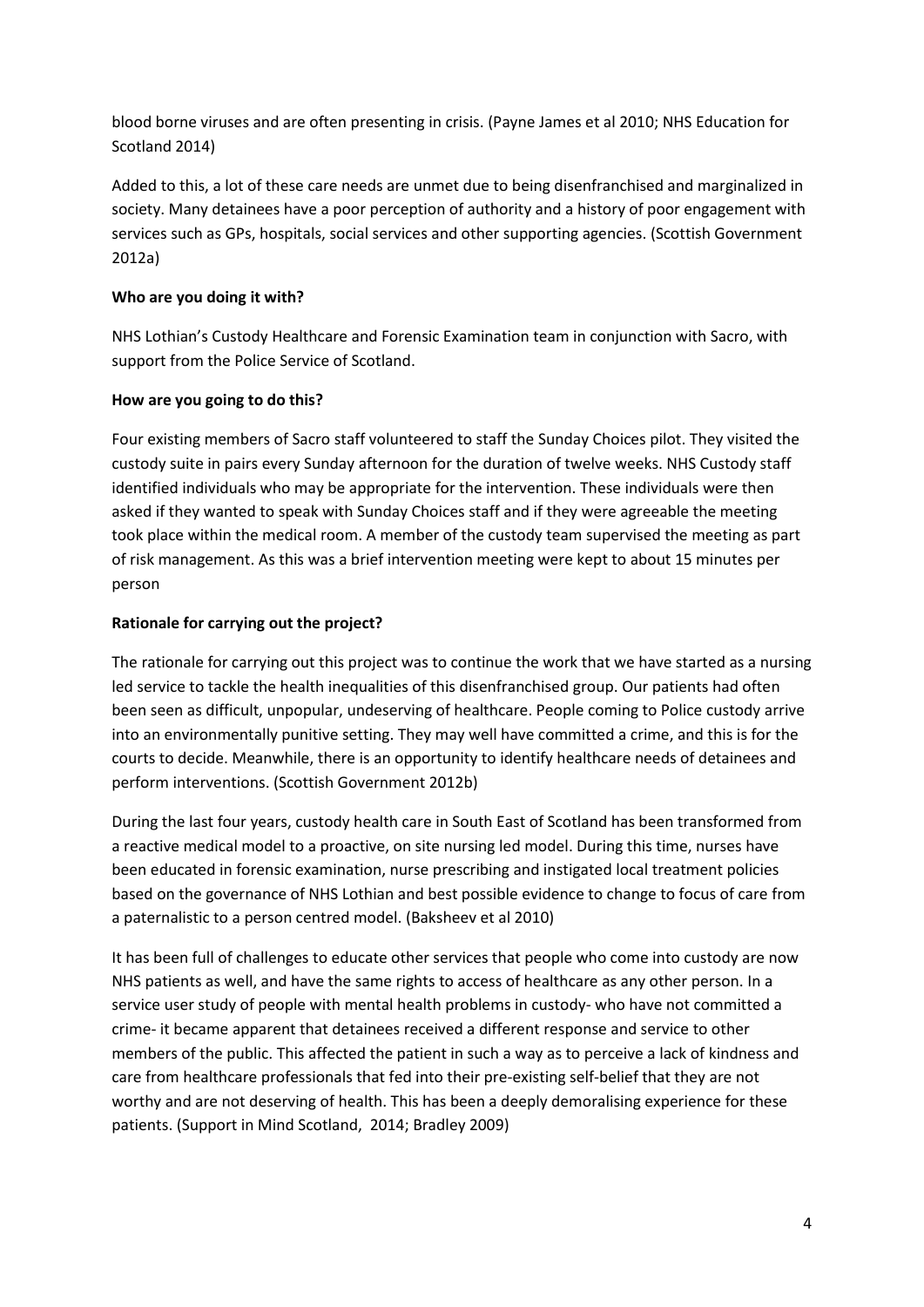Recognising that patients within custody require low threshold services so that they can have some success at attending was key to the rational of this project. If we could build up the self-worth and esteem of patients in the community, a place to let off steam, join programmes, find out about services in the community to help them- then it would be feasible to suggest that the bottom layer of Maslow's Hierarchy Needs (Maslow 1954) would be better met and any healthcare problems could be addressed accordingly to manage any existing pathology rather than the patient looking to the GP/Nurse/A&E doctor as someone who could fix all. It would allow the patient to become selfdirected and exercise more informed choices regarding their health and well-being. (Weiskopf, 2000)

# **3. Aims & Objectives**

What did the project set out to achieve as stated in your proposal?

Sunday Choices set out to achieve proof that a referral from NHS nurses working within the police custody area could successfully refer patients to SACRO for support and that these patients would engage with their services. This project also shows that statutory and third sector agencies can work successfully together in a common aim for the good of the people each agency is in contact with, even though the reasons for engagement could be thought of as contradictory. This project also sets out to prove that flexibility in working hours, such as working on a Sunday afternoon improves the quality of engagement as it is person centred, not service needs centred. (Prins, 2005)

# **4. Method & approaches**

A team of identified SACRO project workers attended St Leonard's Police Station, the custody area on a Sunday. They called ahead to make sure, as a courtesy, that the nursing staff were able to host them. This was because all contracted workers in Police premises require to have level 2 vetting in order to work alone. In this case, the nursing staff could vouch for the SACRO staff similarly to how they would a visiting doctor or social worker as long as a healthcare referral had been made and a need identified.

#### **5. Findings**

The following table provides a summary of the work carried out

| Number of service users seen     | 15 |
|----------------------------------|----|
| Number of ABI's Carried out      | 10 |
| Number of Assessment's completed | 15 |
| Number of onward referrals       |    |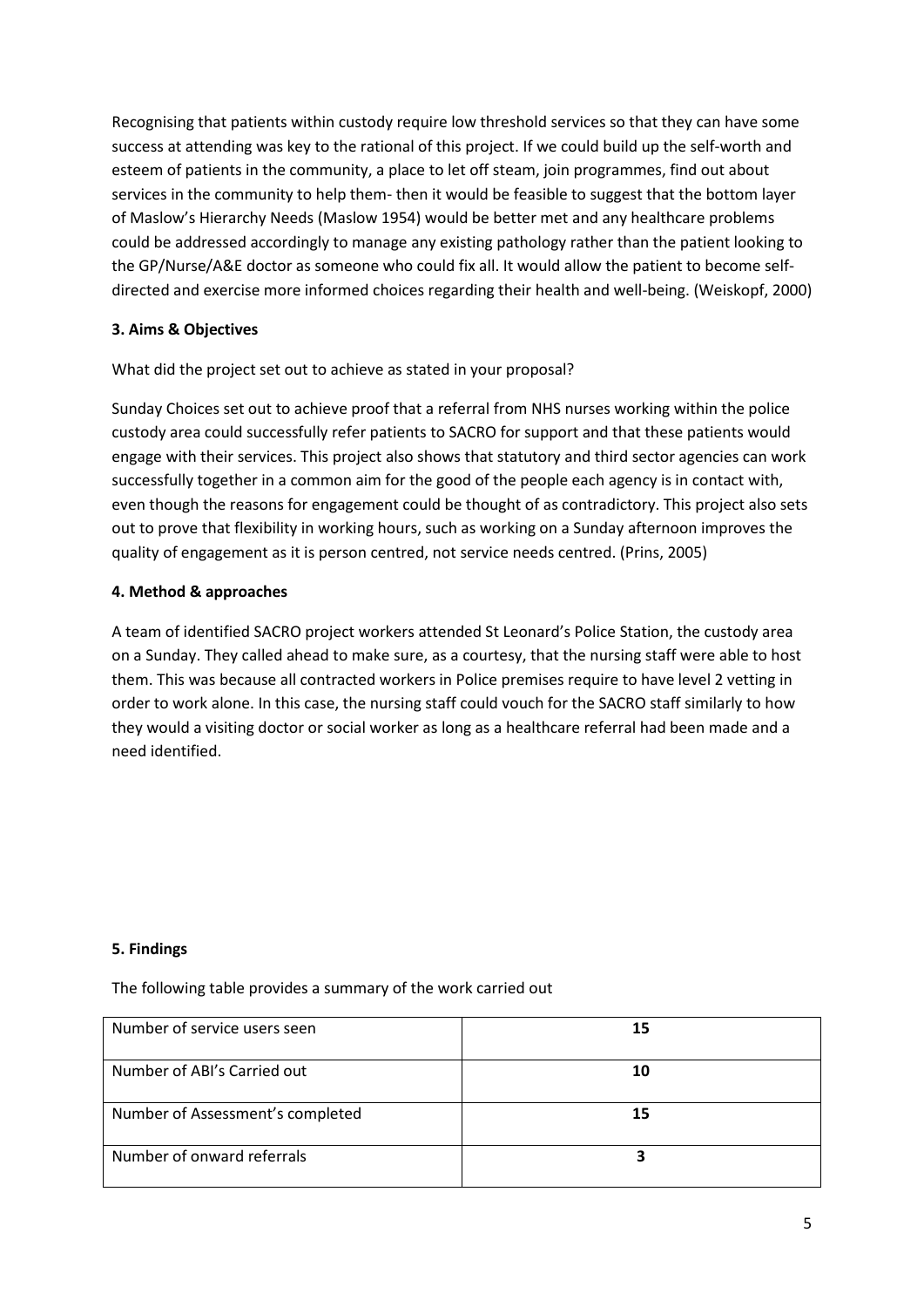| Number of service users signposted to over<br>services                | 15 |
|-----------------------------------------------------------------------|----|
| Number of service users agreeing to follow up<br>with current workers |    |
| Number of unmet health needs                                          | 13 |

# **Overall Challenges and how these were overcome**:

- One challenge faced was issues with police staffing. As a police officer is required to stand outside the consultation room during a meeting for risk assessment purposed, this takes a resource away from the Police. This was overcome by Sunday Choices staff phoning in the morning before the shift was due to start to ensure that there was enough staff for Sunday Choices staff to attend. Sunday Choices staff also adapted their start time to coincide with an increase in Police staff.
- Another challenge was timing of the appointments. This was overcome by informing service users, at the start of the meeting that we would spend around 15/20 minutes. This worked well as it allowed workers to focus the conversation.

# **Work done well:**

- Nursing staff well briefed and receptive to project.
- Positive partnership working between Sacro staff and NHS Lothian Clinical Forensic Nurses and custody staff of Police Scotland. This involved briefing the staff as to the aims and objectives of the pilot. Raising the profile of Sacro amongst Police and NHS staff.
- All service users were receptive to the support that Sunday Choices was offering.
- Due to existing knowledge and established network, Sacro staff we were able to sign post people that we engaged with to other agencies.
- Sunday Choices Staff were flexible in accommodating the demands that our partners experienced, for example, changing the start time to later on to avoid the shift change over.
- Nursing staff were able to identify those patients who needed support in the community and were receptive to engaging and then make that referral at that time.
- The immediate response and appointment time suited the needs of the patient.

# **Successes of the pilot:**

- As relationships started to build, police officers began to directly refer service users that they felt could benefit from Sunday Choices involvement.
- Some service users also began asking to speak to Sunday Choices staff as they had heard this was available within the cells on a Sunday.
- Remote briefing of custody staff on services available.
- Nursing staff had an immediate helping agency on hand to refer to, with no barriers as to criteria of acceptance, waiting list or contact details having to be sent.
- 100% take up rate of appointments.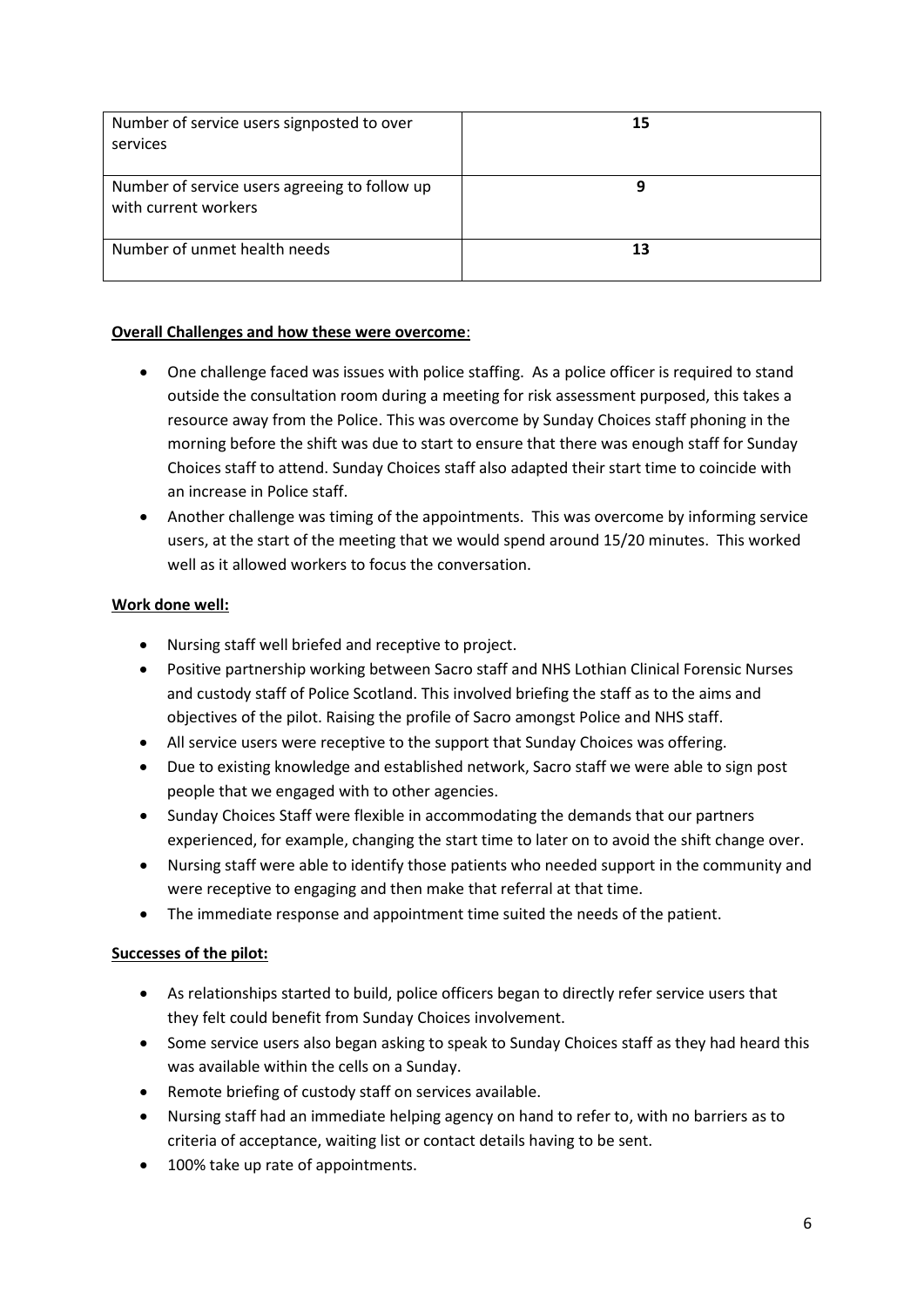# **Staff feedback**

# CFN: (Clinical Forensic Nurse)

Excellent service, only complaint is that using the treatment room was a bit awkward but that would be easily resolved!

# CFN:

I found the pilot to be very beneficial and the staff were well informed and accommodating. It was helpful that it was on a Sunday afternoon as more clients available and appropriate.

# CFN:

I thought it was useful. They managed to see some individuals who they were unable to track down on the street. The patients appeared to find it helpful.

# CFN:

Sometimes we were too busy to accommodate them to visit the cells, but I think this only happened on one occasion. They were really nice people and patients seemed to like them and they caught up with people that they had been looking for ages.

# Sergeant:

This was a really good service. The people were approachable and really easy to talk to. You could see the detainees were really interested in engaging with the service. There was a resource implication for us - it was sometimes hard to chaperone the workers for the amount of time they needed, once it was for an hour. It also meant that the nurses could not use the treatment room. That is such a small negative though; I would really support this service coming in every day.

Health Promotion Worker to charge nurse at a meeting: I heard that SACRO were going into custody to see patients; that sounds like a really good service.

# Chief Inspector for Custody Division:

Thank you for bringing this to my attention. It really does seem to be an excellent piece of work and I'm glad my officers have been fully supportive of it.

This is something that I would like to see continue and possibly roll out to other custody suites. Once I've had sight of the paper, it would be good to catch up with you to discuss how to take this forward.

# **Case Studies**

# **Case study 1**

I received a telephone call from a worker from another organisation whom I work closely with in my New Routes role. I had spoken with this worker, previously, about Sunday Choices and the work Sacro is doing in the cells.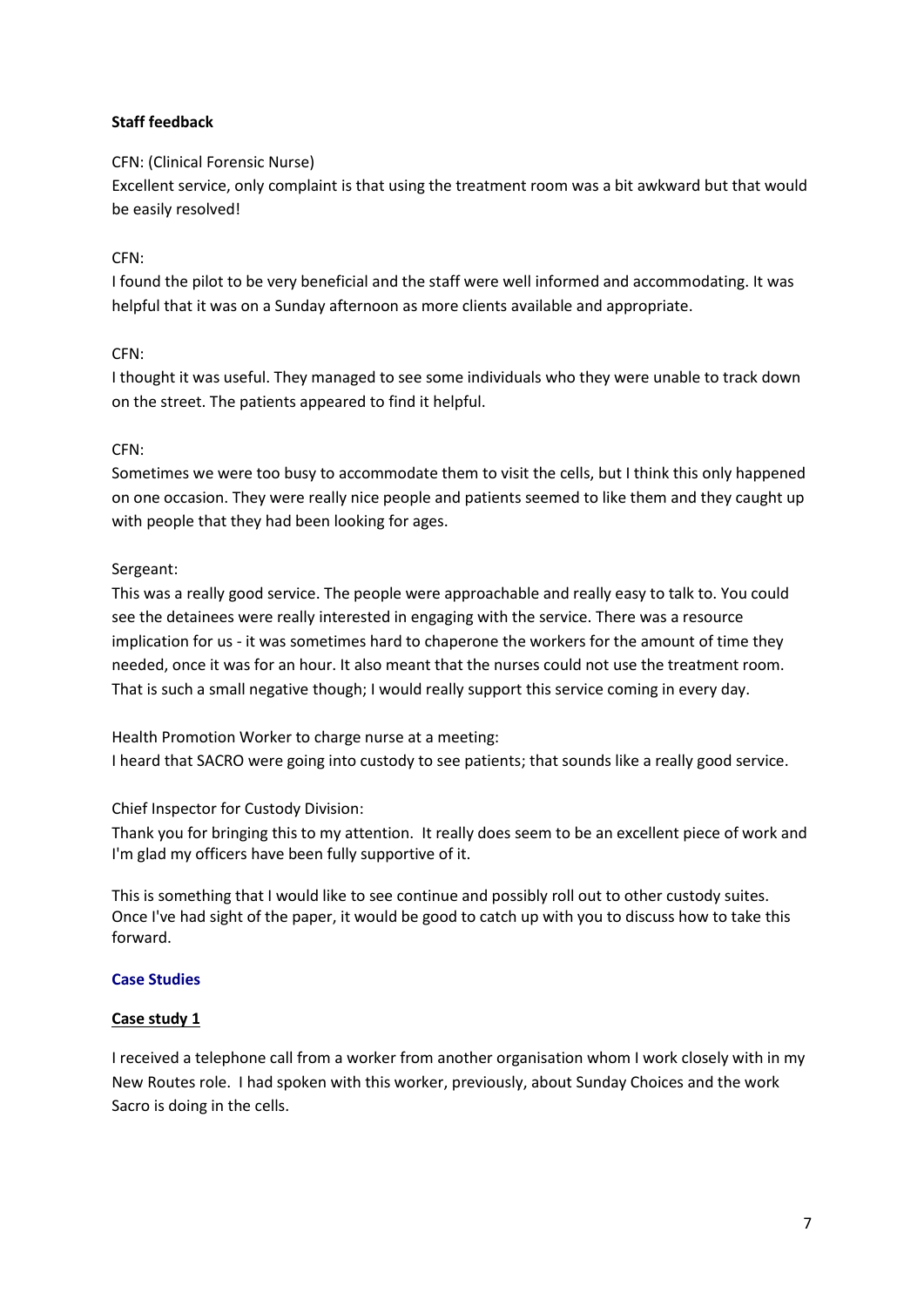The worker phoned me on Friday,  $9<sup>th</sup>$  October to advise that one of her clients had been arrested and may still be in the cells at St Leonard's on Sunday,  $11<sup>th</sup>$  October. The worker asked that if her client was there, would I speak with him and offer him some reassurance.

#### **Case Study 2**

I met one of my clients in the Police cells at St Leonard's. Prior to meeting my client in St Leonard's on the Sunday, I was aware there was a warrant out for his arrest and due to this my client had gone AWOL.

Mel, one of the Nurses at St Leonard's, offered my client to meet with Sunday Choices, a service provided by Sacro. My client advised that he would like to meet with us, as he knew Sacro. When I was told my client was one of the people in the cells who wanted to see us, I was relieved to know that he was there.

I was able to meet with my client, offer him some reassurance and support and advise him that I would let his other workers know where he was. Meeting my client in the cells also gave the opportunity to refer him onto other services which could benefit him.

# **Case Study 3**

During one shift, Sunday Choices staff met a woman who had current Women's Aid accommodation and support. However due to an increase in alcohol use she was close to losing this tenancy. After carrying out a brief intervention and discussing what was happening at the moment in time for the woman a positive rapport was built up. The woman asked us to phone her woman's aid worker to let her know that she thought that she may be remanded after appearing in court on Monday.

A few weeks later one of the Sunday Choices staff, who works for Shine Women's Mentoring service, received a referral for the same woman. Based on the fact that the worker had met with the woman in the cells previously this had a significant impact creating and building on a positive relationship. This also meant that the woman was more likely to engage with the service as she has already met the mentor and built up a rapport.

# **Case Study 4**

I met with a woman in St. Leonards who had chronic alcohol problems. She was currently attending one of the recovery hubs for support with this; however she reported that she felt she was not moving forward. After spending a significant amount of time with her, listening, offering support and signposting her to other useful services, she reported that she had found the intervention helpful. The time spent with this woman at a particularly vulnerable period of her life allowed us to build positive relationships.

The following week the same woman phoned Sacro looking to speak with myself. Unfortunately I was not in the office at the time of the initial phone call, however she phoned back a second time.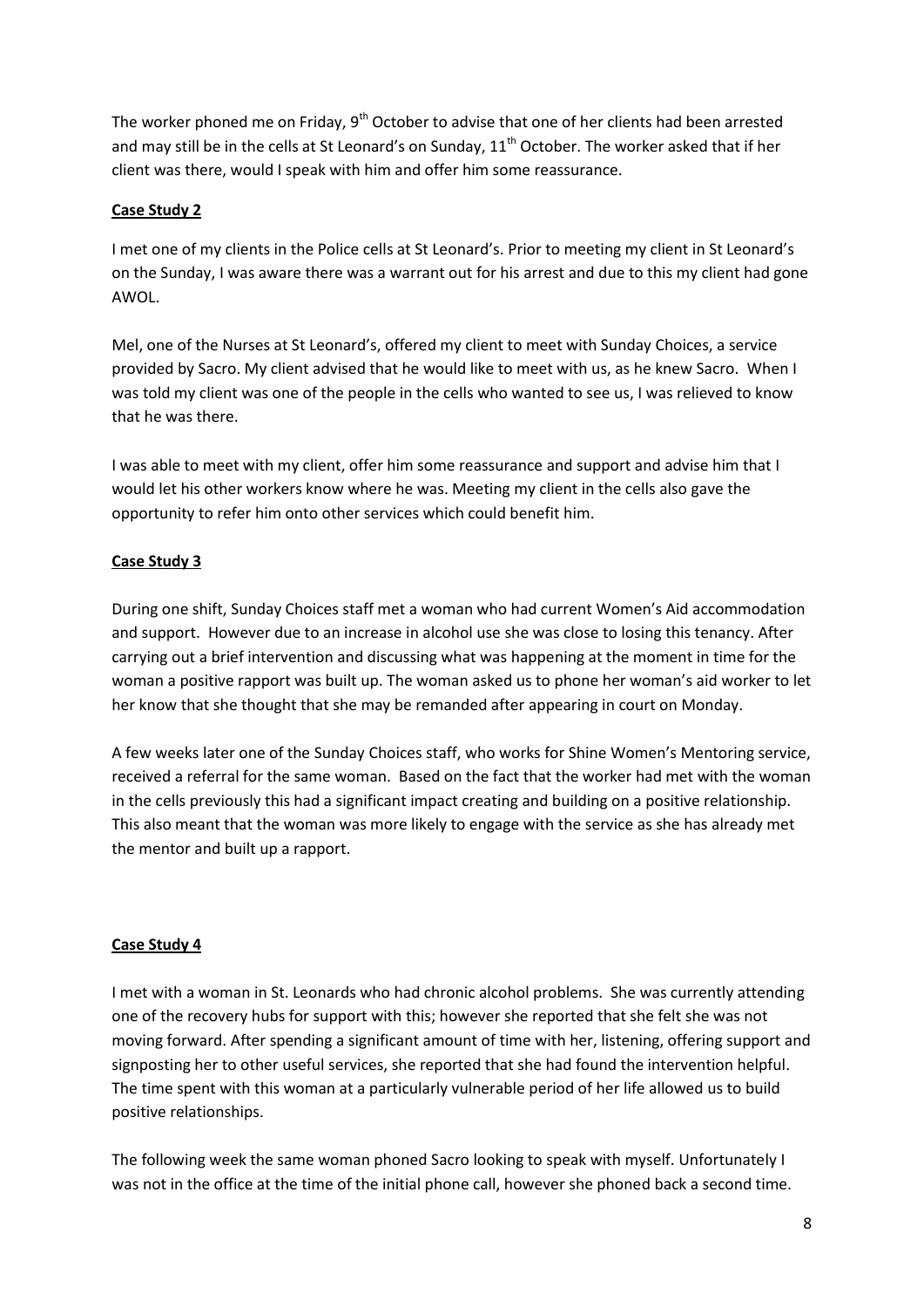During the phone call I was able to signpost her to other services and offer some support. She reported that she would have found it useful if Sunday Choices were able to follow up in the community as she had found the service particularly useful on Sunday. This demonstrates the valuable work that the project has carried out and also the need for this service to continue and expand to meet the needs of the service user.

# **Case study 5**

Staff met with a man in St. Leonard's who had previously had a very positive relationship with a Sacro service several years ago. Based on this he was very receptive to meeting with us. After a discussion we were able to identify an appropriate service that would be able to offer him support, which he reported he was keen to engage with.

On the Monday morning, we were able to phone the service which offer support in the Court custody suite. Staff were able to contact the workers at this service due to an existing professional relationship and ask them to meet with the individual in the courts custody suite before he presented, in order for him to self-refer for support from this service.

# **Recommendations**

- The project was worthwhile and should be continued.
- Folder to be created for custody staff with information on services.
- Permanent member of staff for Sunday Choices.
- One of the challenges was that all Sacro staff were in permanent posts and often found it difficult to do the follow up work as well at their existing roles.

# **Conclusion**

Sunday Choices pilot was a success at providing contact, ABI's, consultation and signposting service users to services and working in partnership with statutory agencies. It has provided a simple way of cross agency working. Sacro have access to their 'hard to reach' clients, NHS nursing staff have an agency on hand to refer people with social problems that affect their health rather than referring to an agency with a long waiting list, that the patient may not attend, and the Police have been able to facilitate the safety of the workers concerned and allow access to the custody setting based on the shared working and person centred principles that have been built up by NHS and Police staff over many years of joint working.

We believe that this demonstrates the practicalities of interagency working and how with access and choosing opportune times to engage with people when they are ready rather than at the times agencies are ready, makes the quality of consultation high and the veracity of information shared more genuine.

Sunday Choices has implications for future nursing practice, that to be truly person centred, which means giving power to your patients to make informed choices based on best evidence regarding their own health, services may need to find ways to respond and restructure in order to work with other helping agencies. This may be even more vital for third sector and local authority funded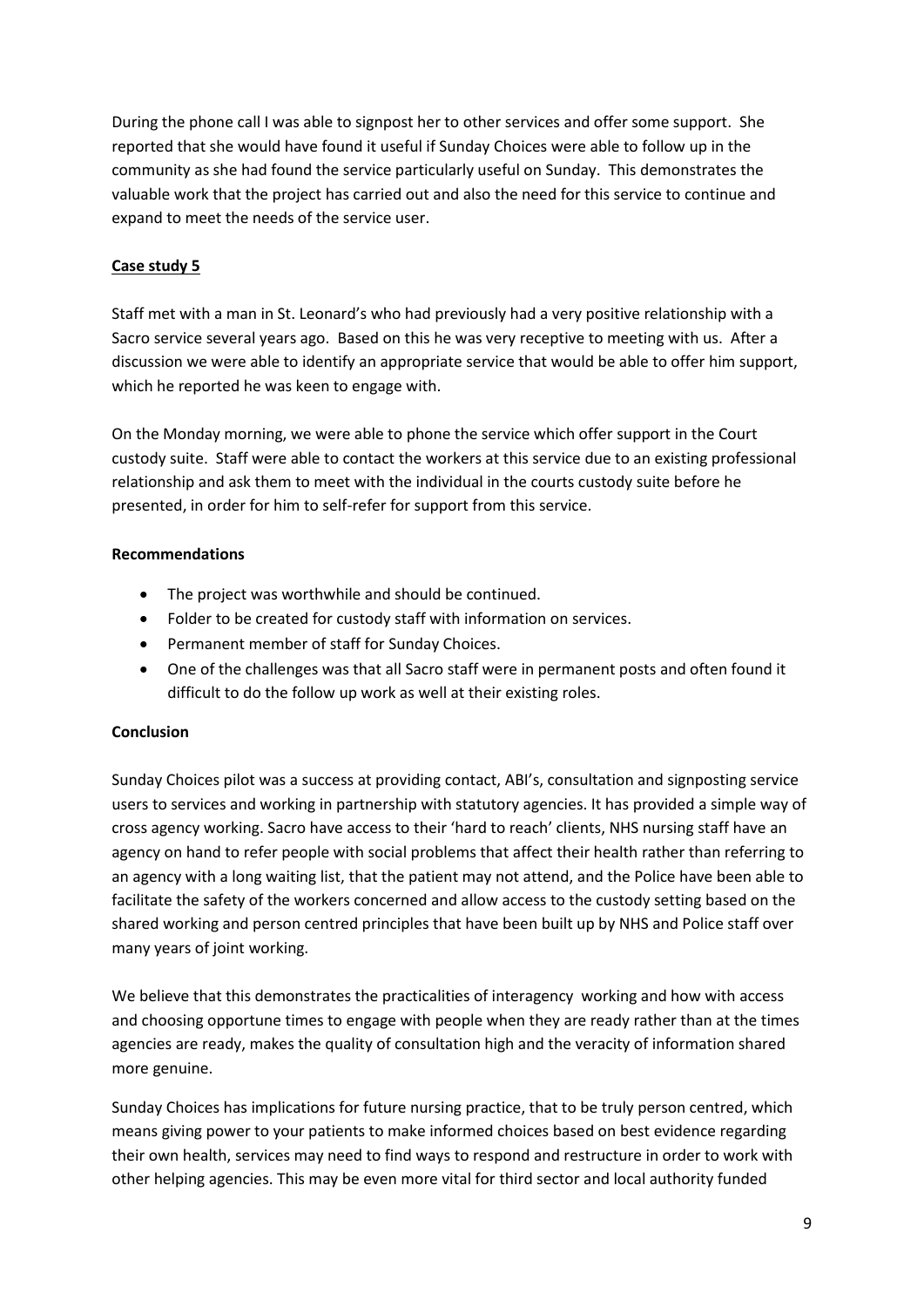agencies to work out of hours to meet the demands of the community at the most opportune times. In terms of research, there remains a paucity of research and publications in this area of practice. In particular, service user involvement or lived experience material to help guide clinicians and nurse leaders to plan their services is almost entirely missing from the body of knowledge in police custody healthcare and forensic examination. In conclusion, the opportunity to respond to what was a 'hunch' from the Project Lead by QNIS, NHS Lothian, SACRO and Police Scotland demonstrates joint working at its most responsive and should serve as an encouragement to any other nurses to improve patient experience and care.

# **Dissemination**

The dissemination plan is to write up an article for publication in a suitable journal. The plan is to highlight the experiences learned at suitable conferences in Scotland and the UK. Publications can be contacted such as in house communication journals such as NHS Connections. There will be a write up of the project on the QNIS website and an opportunity to present at The QNIS conference in March 2016. A proposal to present this work to Edinburgh City Council's 'Inclusive Edinburgh ' group is to be considered . This project will be presented to the Royal College of Nursing Bulletin and Criminal Justice Forum web page for publication.

#### **Next steps**

How will you spread and sustain the intervention and/ or build on the project generated knowledge and insights?

SE Scotland Police Custody Healthcare and Forensic Examination Service from NHS Lothian and SACRO have sent a note of interest to the lead of the National Suicide Prevention Strategy to be frontline agencies that deliver Distress Brief Interventions in the police custody setting. This is wholly supported by NHS Lothian and SACRO. This is a new Scottish Governmental strategy that this service has been an interested and active stakeholder in the identification of this clinical and personal need. The Women's Project to see female detainees in police custody in East Lothian and the Scottish Borders has been funded and permissions given by NHS, Police Scotland and SACRO to commence as soon as practicable.

The Chief Inspector of Custody for Police Scotland is interested in rolling out this service to the rest of S.E. Scotland. This is a significant move forward as it means that workers can have access to hitherto difficult to reach areas.

The success of the project has highlighted the need for funded community workers to take up the referrals gathered on a Sunday. The inclusion of this as a key strategy for the year plan for SACRO can only help move this agenda forward.

#### **10. References**

Baksheev,GN; Thomas SDM, and Ogloff JRP (2010). Psychiatric Disorders and unmet needs in Australian Police cells. Australian and new Zealand journal of Psychiatry. 44,1043-1051.

Bond P. ,Kingston P, and Nevill A. (2007). Operational efficiency of health care in police custody suites: comparison of nursing and medical provision. Journal of Advanced Nursing 60(2). 127-134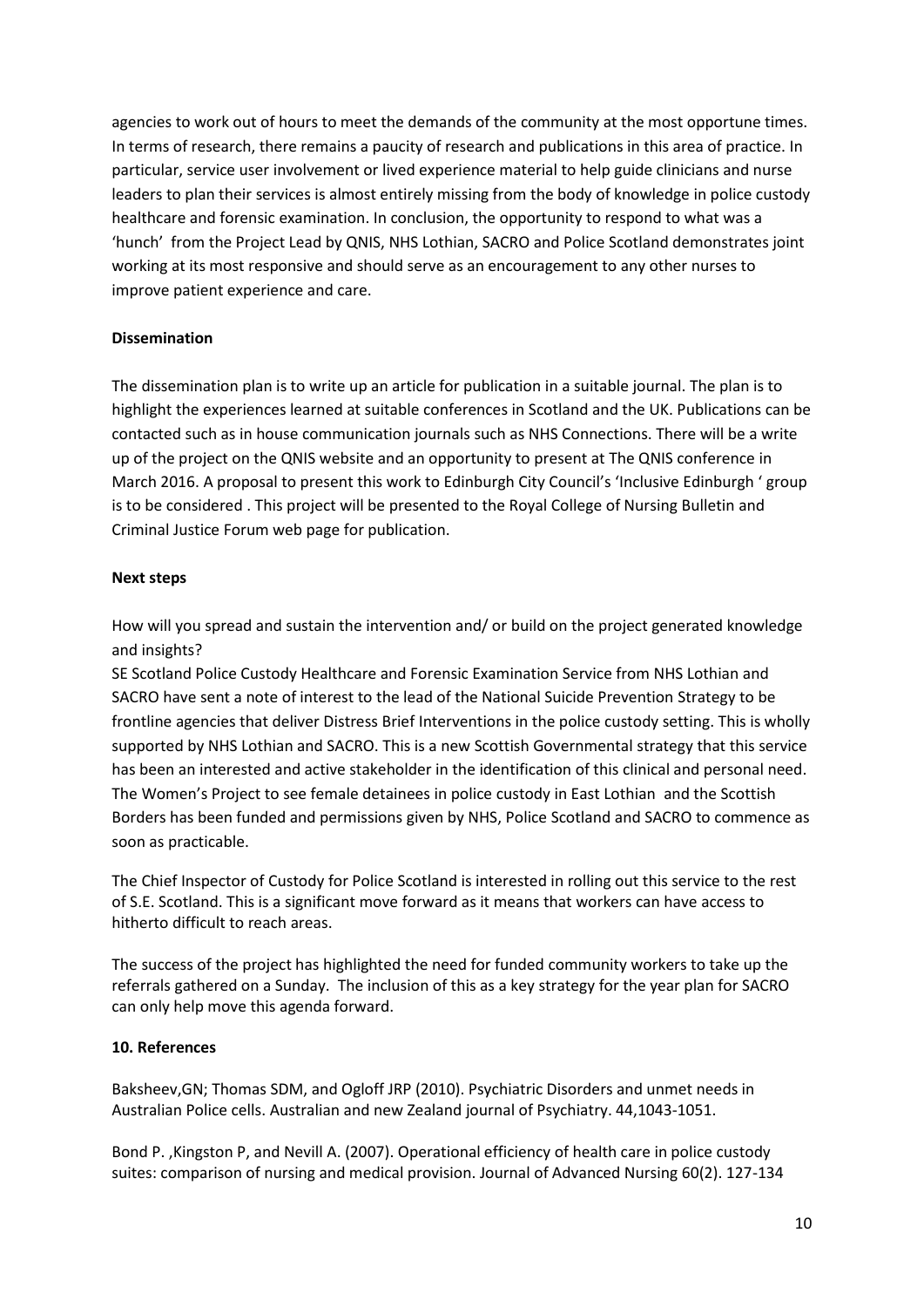Bradley K. (2009) The Bradley Report.: Lord Bradley's review of people with mental health problems or learning disabilities in the criminal justice system. London, Department of Health.

Condon L, Gill,H, Harris F. (2007) A review of prison health and its implications or primary care nursing in England and Wales: The research evidence. Journal of Clinical Nursing. 16.7. 1201-1209.

Davidson J. 2015. Nursing in police custody: creating a professional identity. British Journal of Nursing. Vol 24,No22

De Viggiani N, Kusher ,S,Last K, Powell J and Davies J .(2010). Police custody healthcare : an evaluation of a NHS commissioned pilot to deliver a police custody health service in a partnership between Dorset Primary Care Trust and Dorset Police.

Edinburgh Evening News. June 2015.

[http://www.edinburghnews.scotsman.com/news/crime/praise-for-lothian-police-custody-nursing](http://www.edinburghnews.scotsman.com/news/crime/praise-for-lothian-police-custody-nursing-project-1-3810891)[project-1-3810891](http://www.edinburghnews.scotsman.com/news/crime/praise-for-lothian-police-custody-nursing-project-1-3810891)

Elvins M, Gao C, Hurley J, Jones M, Linsley P, Petrie D (2012) 'Provision of healthcare and medical services in Tayside police custody settings' An evaluation of a partnership agreement between NHS Tayside and Tayside Police (2009-2011). The Scottish Institute for Policing research.

Graham L. (2007). 'Prison Health in Scotland: A healthcare needs assessment' <http://www.sps.gov.uk/MultimediaGallery/363852d6-79d1-464c-9b65>

Hardesty KN. (2000). Care givers in jails: A study of nurses' perceptions of the correctional environment. Doctoral dissertation. ISBN:978-0-599-92204-4

Harris F, Hek and Condon L (2007). Health needs for prisoners in England and Wales: the implications for prison healthcare of gender, age, and ethnicity. Health and Social Care in the Community. 14.1.56-55.

Her Majesty's Inspectorate of Constabulary for Scotland (2008). Medical Services for People in Police Custody. HMICS.

Lamb, H.R., Weinberger, L.E. and Decuir, W.J., JR., 2002. The Police and Mental Health. Psychiatric Services*,* **53**(10), 1266-1271.

Mason JK and Laurie GT. 2011. Mason and McCall Smith's Law and Medical Ethics. Eighth Edition. Oxford University Press.

Maslow A. 1954. Motivation and Personality. New York. NY. Harper.

NHS Scotland. Knowledge and Skills Framework. Accessed December 1st 2015. [http://www.knowledge.scot.nhs.uk/home/portals-and-topics/supporting-health-care-in-custody](http://www.knowledge.scot.nhs.uk/home/portals-and-topics/supporting-health-care-in-custody-and-prison/care-in-custody.aspx)[and-prison/care-in-custody.aspx](http://www.knowledge.scot.nhs.uk/home/portals-and-topics/supporting-health-care-in-custody-and-prison/care-in-custody.aspx)

NHS Education Scotland. 2014. New to Forensic Medicine. NES 2014.

Payne-James JJ, Green PG, Green N, McLachan GMC ,Munro MHWM and Morre TCB. (2010 a) Healthcare issues of detainees in police custody in London,UK. Journal of Forensic and Legal Medicine. 17, 11-17